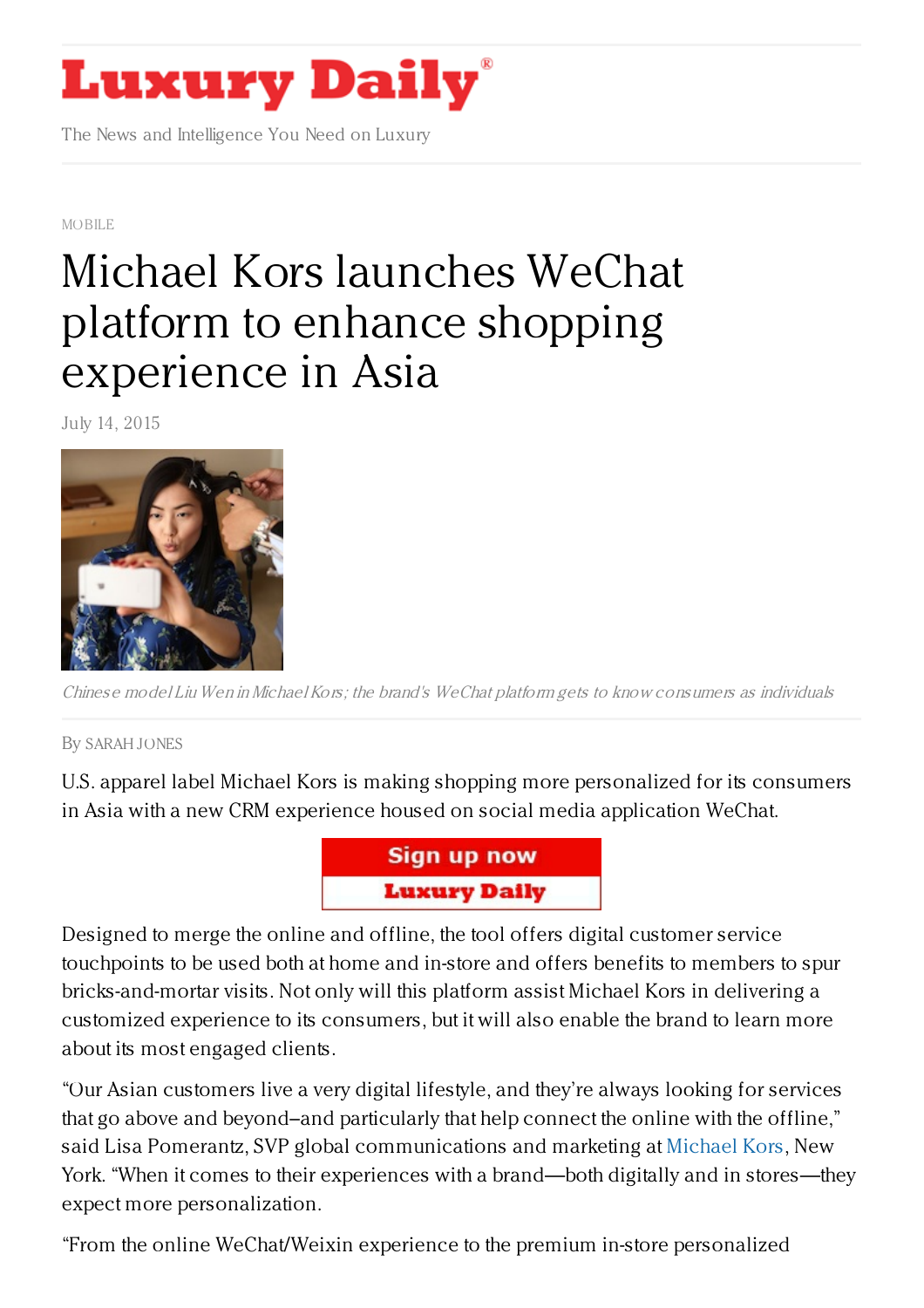services, we hope to provide our consumers with a full 360 experience through this new O2O application," she said.

## Personal touch

Michael Kors is one of the first brands to use WeChat's O2O platform.

The brand designed the WeChat experience to be multichannel. For instance, a feature allows consumers to search for a digital receipt for past purchases. This can then be presented in-store to provide a basis for associates to offer advice on product care.

Those consumers who opt-in will be able to get personalized fashion advice and in-store consultations based on their preferences and shopping habits.



Michael Kors O2O platform on WeChat

"WeChat/Weixin is a unique platform that is unparalleled in the world of social media," Ms. Pomerantz said. "Through WeChat/Weixin we are able to create a direct line of communication with our fans and provide them with a unique brand experience.

"We envision WeChat/Weixin playing the role of being a fashion friend to our fans—the friend who can give you advice, inspire you but also understand you, know who you are, what you like and what you need at different times of the year," she said.

Also giving a personal touch, customer service teams will be available eight hours each day on WeChat to assist with an individual consumer's needs.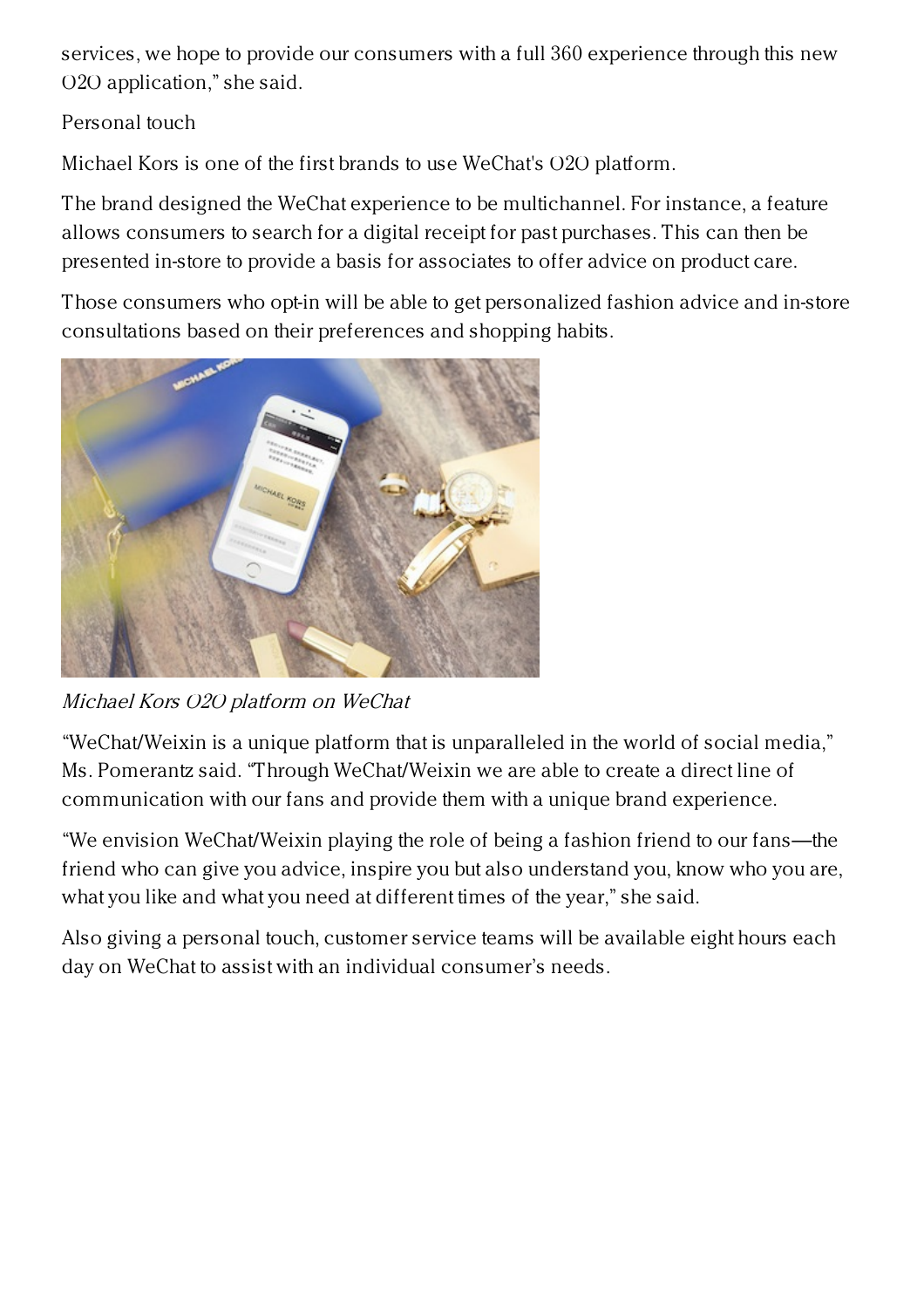

What's in Your Kors Chinese New Year edition

Certain top clients will be identified as VIPs and will be able to book in-store styling appointments through the platform. This feature is launching at the brand's Kerry Center store in Shanghai and its Chengdu Swire location, and will roll out in more boutiques later.

As WeChat develops its online to offline platform, Michael Kors will add more benefits and features for its users.

Social engagement

Michael Kors has previously leveraged WeChat's capabilities for engaging Chinese audiences.

The label expanded its Mercedes-Benz Fashion Week All Access Kors livestream to a Chinese audience with the inclusion of a customizable campaign on Weixin and WeChat.

Starting six days prior to the show, consumers could create their own personalized skyline by uploading their selfie, or writing their name, which was then shown in silhouette against the New York skyline. Once the imagery is created, consumers can shake their device or swipe their screen to see different angles of the skyline (see [story](https://www.luxurydaily.com/michael-kors-incorporates-chinese-social-media-into-fashion-show-livestream/)).

Michael Kors also sustained the atmosphere from the Jet Set collection debut for its Shanghai, China, flagship with a 360-degree application that ferried fans through the celebration.

The brand introduced the store with an exclusive runway show, 3D visuals and various projections. In addition to an encapsulating microsite, Michael Kors gave fans a sense of the evening's progression and what it would have been like to attend with the MK360 app.

The brand also launched an app on WeChat to give local fans a chance to attend the event and view a live interactive feed (see [story](https://www.luxurydaily.com/michael-kors-floats-through-shanghai-jet-set-event-with-360-degree-app/)).

Whether Michael Kors will roll out a similar social media CRM program in other markets will depend on a variety of factors.

"We're always looking for innovative ways to provide our customers around the world with everything they need," Ms. Pomerantz said. "When the technology is in the right place